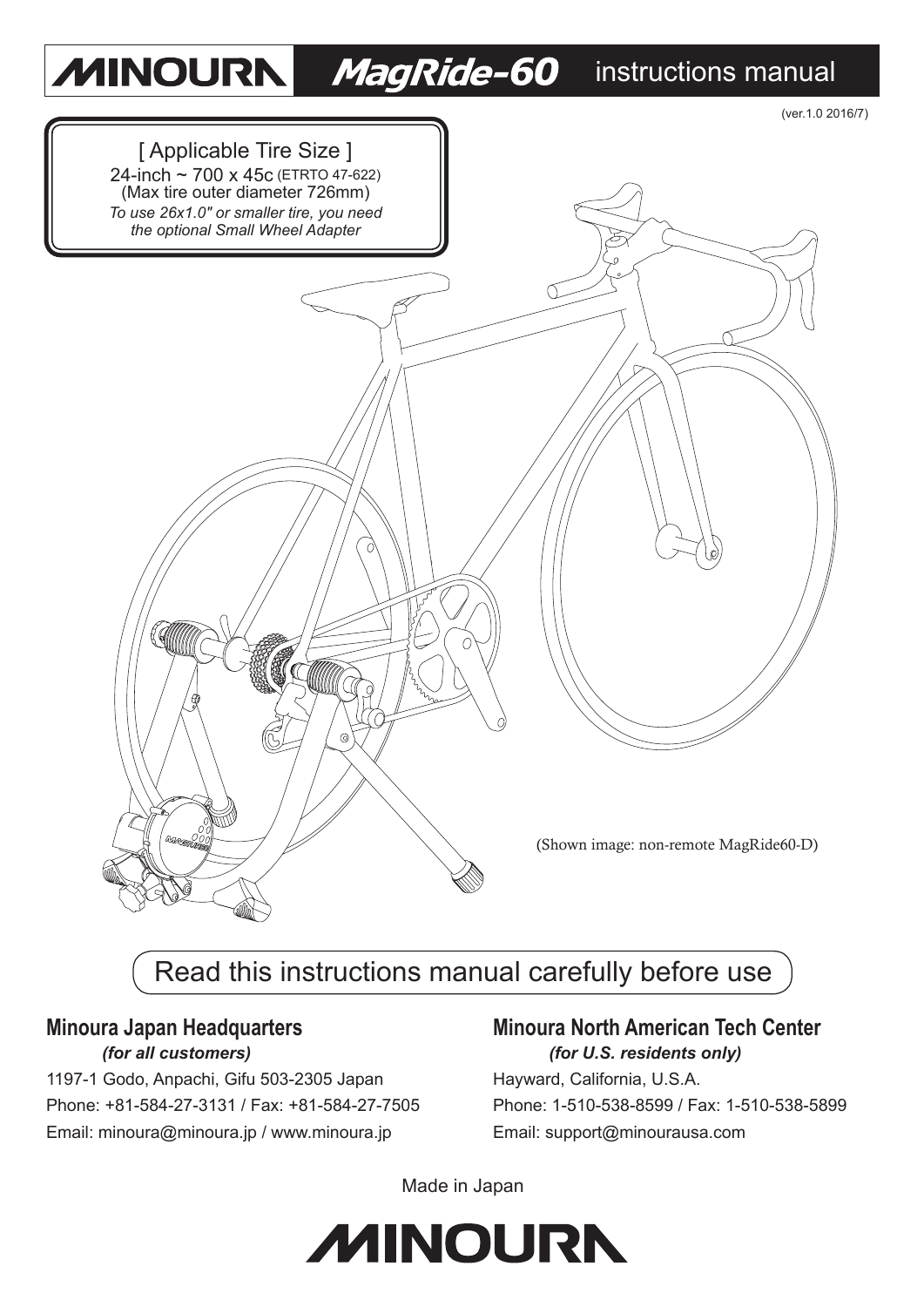#### **IMPORTANT NOTICE**

- *For use with a normal 2-wheel bicycle only. Do not use a tandem, recumbent, fat-bike or any bike with internal transmission system.*
- *Compatible with the rear wheel hub width between 110mm and 165mm. It includes a standard road bike, cross bike, MTB, track bike and BMX.*
- *Fits tire size between 24-inch and 700x45c. 29-inch is not compatible on this model. To use 26x1.0" or smaller tire, install the optional Z-shaped Small Wheel Adaptor.*
- *The magnetic resistance unit is pre-installed, but you may need some micro adjustment. Use correct tools (10mm spanner & M4 hex wrench). Tools are not supplied in the kit.*
- *Use the supplied rear quick release skewer for maximum stability. Minoura is not responsible for any problem caused from using your own skewer. (\* Quick release skewer = A wheel axle device which allows mounting/disengaging the wheel without any tool)*
- *If your bike wheel is not equiped with a quick release skewer but a standard hub nut type axle, remove the black plastic cap (Grommet) from the Right Side Coupling for better and safer fitting. Note that it is not possible to convert a hub nut type wheel to a quick release wheel unless you replace the hub itself.*
- *Use on flat and level floor or ground for your safety. The rubber foot may leave stain on the floor or carpet. To avoid, use a mat under the trainer.*
- *The left side knob is used to align the wheel offering side to side adjustment. It is not used for tightening the trainer to the wheel.*
- *Adjust the roller pressure to the rear tire properly in order to maximize your tire life. Tire-to-roller contact will eventually wear both your tire and the trainer roller. It's normal.*
- *On MagRide60-D (non-remote type), adjusting the resistance must be done when the bike stopped. Do not operate the Dial Lever for changing the resistance power while the rear wheel is spinning.*
- *Touching the spinning wheel and/or any other moving parts while training could cause serious injury. Keep children and pets away from the trainer when in use.*
- *If you hear any unusual noise or strange smell, stop using the trainer immediately and identify the issue. Contact your local shop for help.*
- *Any warranty will be void if you use MagRide60 for other purpose than instructed. Minorua offers a 1-year limited warranty on this product from the date of your purchase for any problem caused by manufacturer's defect. Any damage or problem caused by transporting process is not covered under warranty. You should ask to the shipping company for solutions. Read enclosed "Minoura Limited Warranty Policy" card and refer our web site (www.minoura.jp) for more detail.*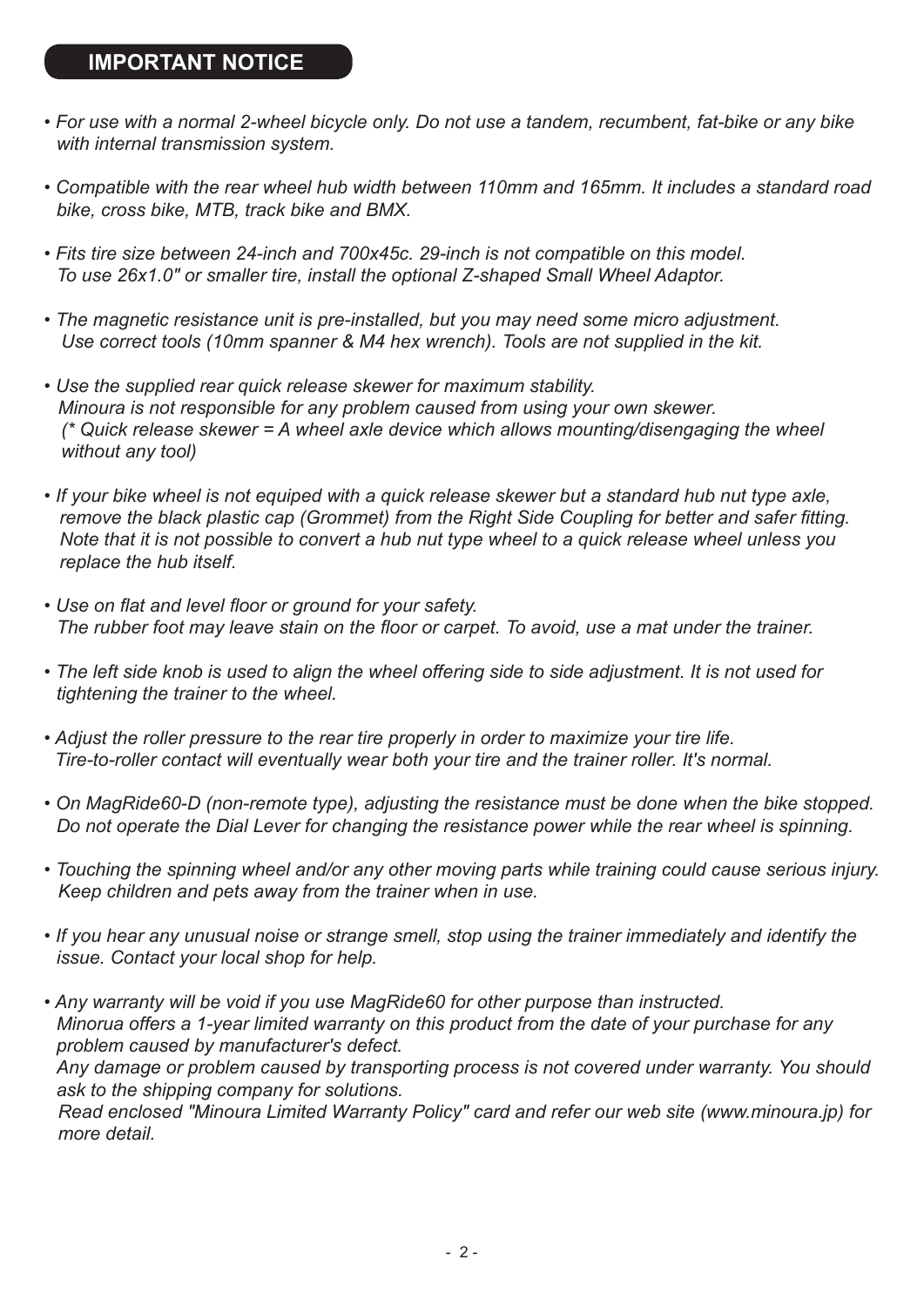#### **How To Setup Your MR60 Trainer**

**Required Tools:** 1 x 10mm Spanner / 1 x M4 Hex Wrench (Tools are not included. Please prepare separately)

Replace your rear wheel quick release skewer with the supplied one. Minoura guarantees the stability only when using the supplied skewer due to the coupling inner shape. 1.



**!** *If your bike is not equipped with quick release skewer and it's a hub nut type, you should remove the black plastic Grommet (skewer nut protector) from the right side coupling. Minoura doesn't guarantee the stability if you don't remove the Grommet.*

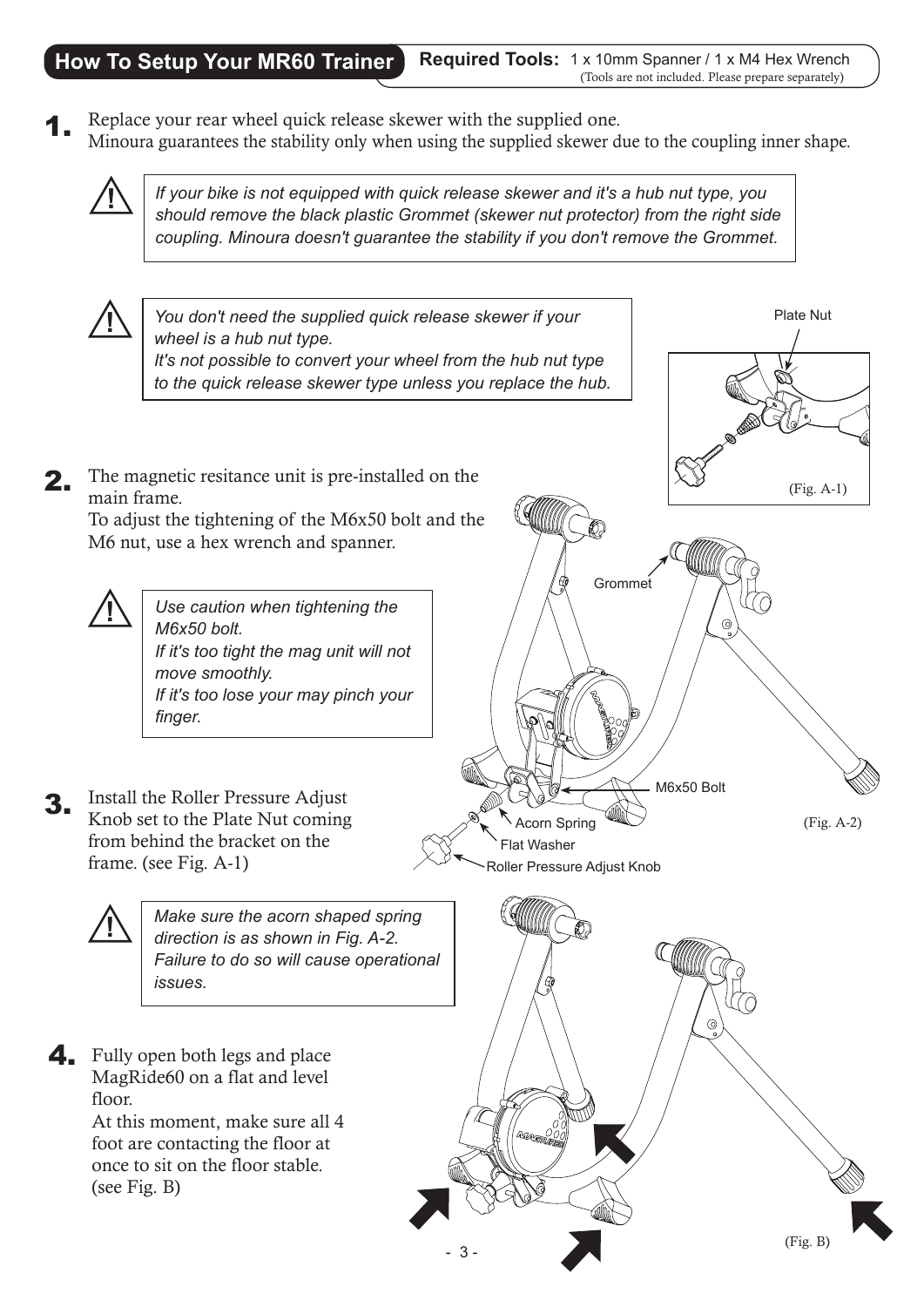1) Turn the hub handle counter-clockwise to make the enough space between the couplings.

You should almost fully open the coupling for easier wheel installation. (see Fig. C) Depends on the hub width, you may have to turn the left side Wheel Position Adjust Knob to widen the clearance.

**!** *Be careful not to loosen the Hub Handle too much. Doing so will cause the inside nit to come off and make tightening the handle impossible.*



- **2)** Insert the left side (quick lever side) skewer into the Left Side Coupling first. The quick lever shaft must be inserted into the cut-out on the coupling to hold the bike stable. Turn the coupling to adjust the cut-out position prior to tightening the Hub Handle.
- **3)** While keeping this position, slowly bring the bike down to align the right side acorn nut to the Right Side Coupling.
- **4)** Turn the Hub Handle clockwise to hold the rear wheel. Once the rear wheel is securely caught between the couplings and you see your frame compressing from the tightening, stop. If you fully tighten the Hub Handle but the Right Side Coupling doesn't reach the skewer yet, it means the Left Side Coupling is too far. Turn the left side knob to move the Left Side Coupling toward the center.
- **5)** Turn the Hub Handle two more rotations. Do not try to over-tighten the Hub Handle.



*Both right and left side couplings are designed to suit the supplied quick release skewer. The left side coupling must fit perfectly in the skewer head to get correct stability. (see Fig. D)*

*Any skewer type which lever is located on the end of the axle (see Fig. E) or the lever will not be bent over right angle (see Fig. F) cannot be used on MagRide60.*

**!** *Do not try to over-tighten the Hub Handle to keep the correct thightness of rear hub clamping. Too tight setting will cause damage to both MagRide60 and your bike frame. Too loose setting may cause the bike to* 

*come out of the trainer during use.*

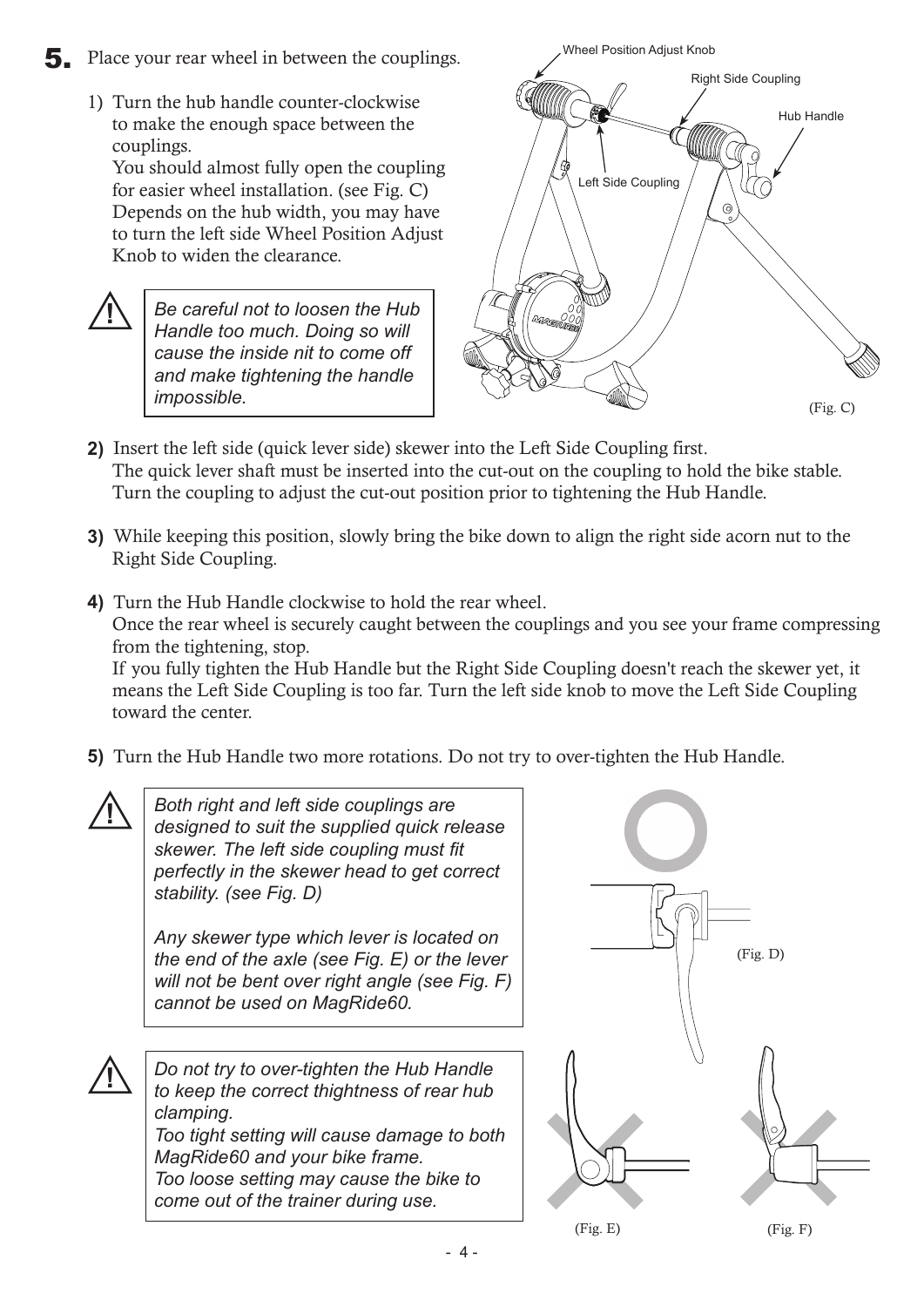6. Contact the Drive Roller to the rear tire by turning the Roller Pressure Adjust Knob clockwise. (see Fig. G) The best position is that the roller compresses the tire in the depth of  $3 - 4$  mm. (see Fig. H)



*Please note: Too much or too little pressure will result in premature tire wear. Find the correct pressure between the tire and roller and maintain correct tire inflation before using this trainer.*





*could be damaged and premature tire wear may occur.*

8. To change the wheel position, remove the wheel first. Turn the left side knob to move the Left Side Coupling. Confirm if the wheel is sitting in the center of the drive roller. If not, adjust the Left Side Coupling position again, or rotate both the Hub Handle and the Wheel Position Adjust Knob at once.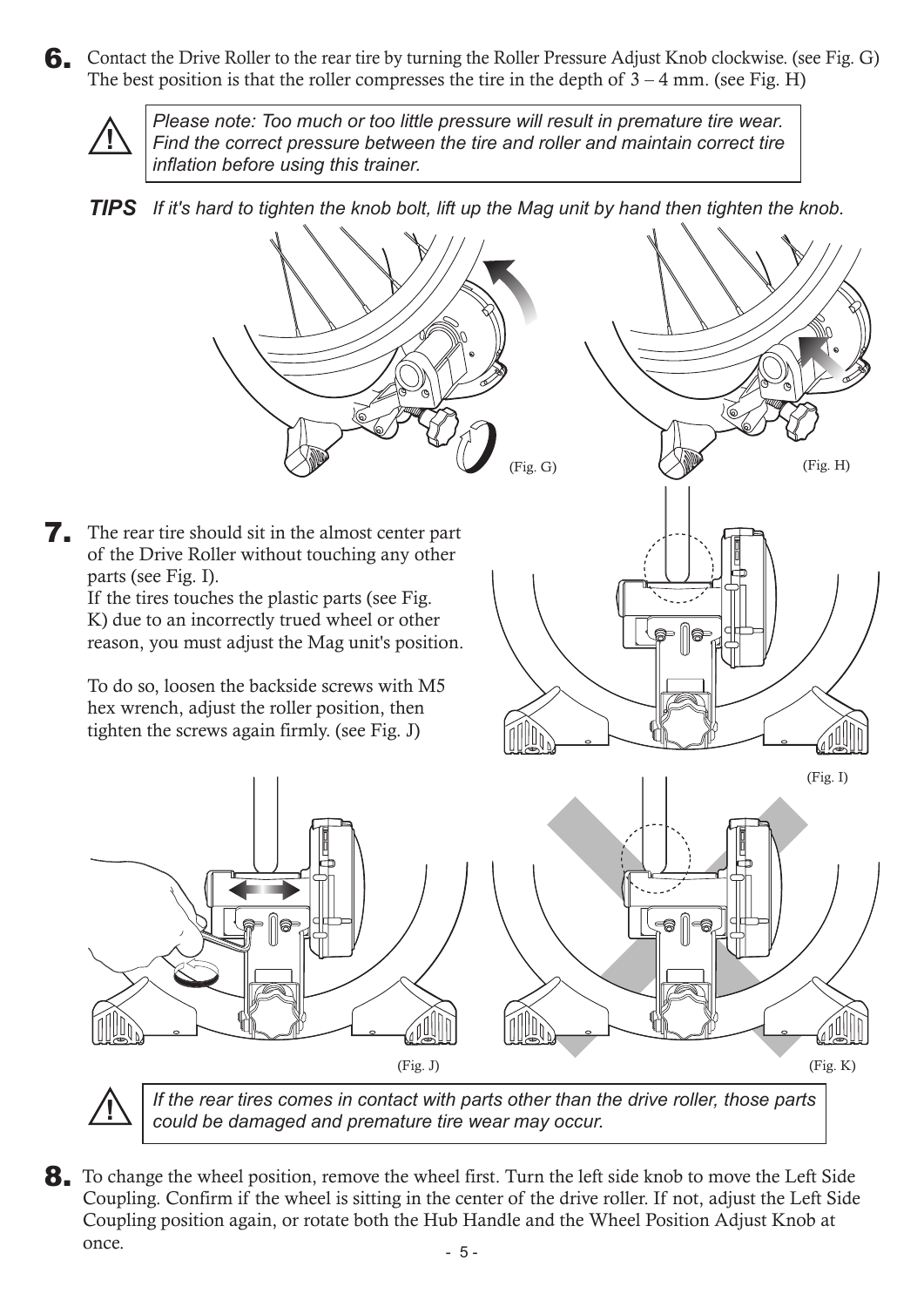## **How To Adjust Resistance Level (MagRide60-D)**

MagRide60-D provides 3 different resistance levels to suit your training level.

#### **To Increase Resistance Level:**

Slide the Dial Lever toward "H" position.

#### **To Decrease Resistance Level:**

Slide the Dial Lever toward "L" position.

## **How To Adjust Resistance Level (MagRide60-R)** (Fig. L)

**Required Tool:** 1 x M4 Hex Wrench

MagRide60-R comes with a convenient remote shifter device. By installing it on your handlebar or stem, you can adjust the resistance in 7 different levels without getting off the bike. The remote shifter should be used in conjunction with the gears on your bike to achieve maximum efficiency in your workout.

#### **How to install the remote shifter**

- 1) Wrap the flexible plastic band around the handlebar,
- 2) Put the hook to the gutter on the plastic shifter base,
- 3) Flip up the lever to lock.

The remote shifter is pre-adjusted to fit the standard handlebar size; 22mm (7/8") diameter.

If it becomes loose or too tight, or you need to install the shifter onto an oversized handlebar or stem, adjust the band length by turning the plastic screw on the band with an M4 hex wrench. (see Fig. O)

*(Please be advised that the hex wrench doesn't come in the package)*



**!** *The plastic band and screw are not made to be abused. Do not over-tighten. Unclip the remote before making adjustments.*

## **How To Adjust Resistance Level**

#### **How to increase the resistance level**

Twist the shifter lever toward "H" symbol.

#### **How to reduce the resistance level**

Twist the shifter lever toward "L" symbol.



**!** *"L" is not zero resistance. There is still some resistance even at "L" level due to the roller compression to the tire.*